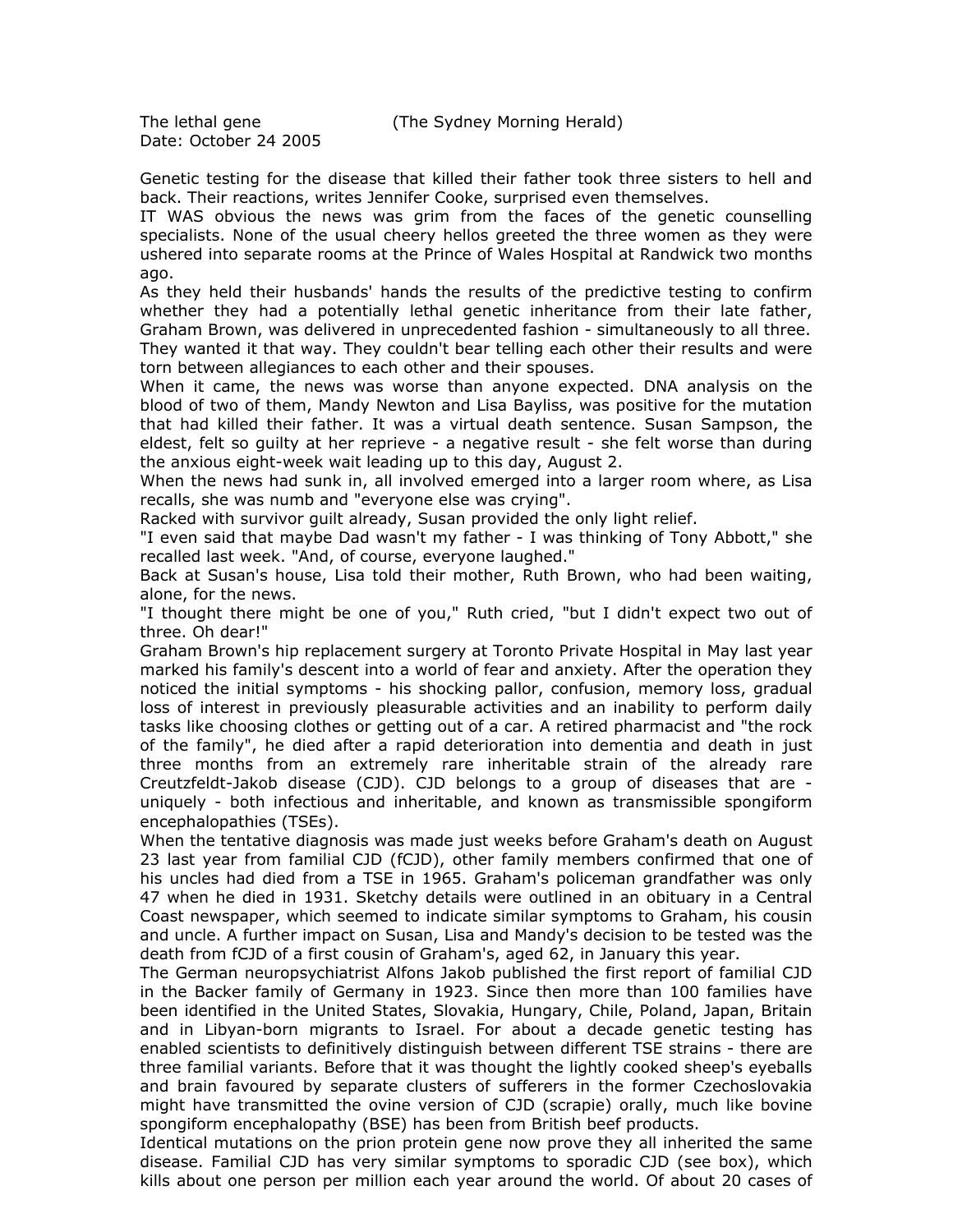CJD referred to the Australian CJD Case Registry in Melbourne each year, two or three are likely to be familial.

As well there are at least 20 families in Australia affected by fCJD mutations. Marie Tehan, the former Victorian health minister, died last year of CJD, 20 years after her sister.

Familial CJD is among a group of rare adult-onset neurological conditions that can be fatal and for which predictive testing is available - but only to those people with a strong family history (parent or close blood relative) of the disease. The most wellknown of these conditions is the degenerative illness Huntington's disease. Others are early-onset Alzheimer's disease and spinocerebellar ataxia.

According to the director of the Centre for Genetics Education, Dr Kristine Barlow-Stewart, these diseases follow an autosomal dominant pattern of inheritance.

"This means it can be inherited by either males or females, and if a parent has it there is a one-in-two chance that the child will inherit the faulty gene."

Barlow-Stewart said that for other more common conditions like familial cancers, some forms of breast and ovarian cancers, some forms of bowel cancer and melanoma, inheriting a faulty gene means only an increased risk of developing the disease. It does not mean a definite progression to the disease - mostly because cancer does not merely result from a single mutant gene but is affected by ageing and/or the environment.

Since learning their test results, life has changed irrevocably for Graham Brown's daughters. There were many steps involved, starting with Lisa's initial call to Royal North Shore Hospital's genetic counselling service early this year, referral from their GPs, visiting their father's neurologist in Newcastle, and meeting as a group several times with counsellors and geneticists. They were made to think hard about a decision that may bring mixed results, strong emotions and guilt.

While Susan and Mandy oscillated almost daily between having and not having the test, from the time of their joint decision to go ahead while visiting their father's grave just before Christmas last year, Lisa, 38, has never regretted her decision. She was "relieved" in a way that her gut feeling was proved right but at the same time pleased to have had the opportunity to find out if she was negative.

"So be it," she says philosophically. "I feel it was the responsible thing to do for our family and also for research into CJD."

Susan, 44, "most definitely" regrets being tested. "I feel like, even though we are still a family and we love one another and we still have bonds in other ways, I'm not part of this team," she says.

"Now that I'm negative people say to me: 'Well, what are you worried about?' They can't understand that I've got to worry about my sisters and my nephews and I still am - all the nightmares and everything - just about the whole thing . It's so new and fresh, and it's just like I can almost relive every moment from last August when Dad died. It's all such a part of me and I feel guilty that I've escaped it. I want to be part of it."

Mandy, 36, the driving force on a new familial section of the national CJD Support Group Network, also regrets wanting to know whether she is a walking time bomb, not knowing when the symptoms that follow the decades-long and variable incubation period may start. The mother of two little boys, she admits she is obsessed with dying of fCJD.

"And to watch someone [her father] suffer like that, someone that you love so much, is just really, really hard," she explained last week in an effort to reach other affected families that may need to talk. "Then the double whammy is thinking: 'I'm going to be there one day'."

Much of Mandy's non-parenting free time is now taken up with tasks associated with her recent appointment as the fCJD representative on the support group managing committee. The network is a Federal Government-funded group set up more than a decade ago in response to the deaths of Australians who received governmentsponsored, CJD-contaminated pituitary-derived drugs to treat short stature and infertility. It has evolved into a group providing information to families on all types of CJD.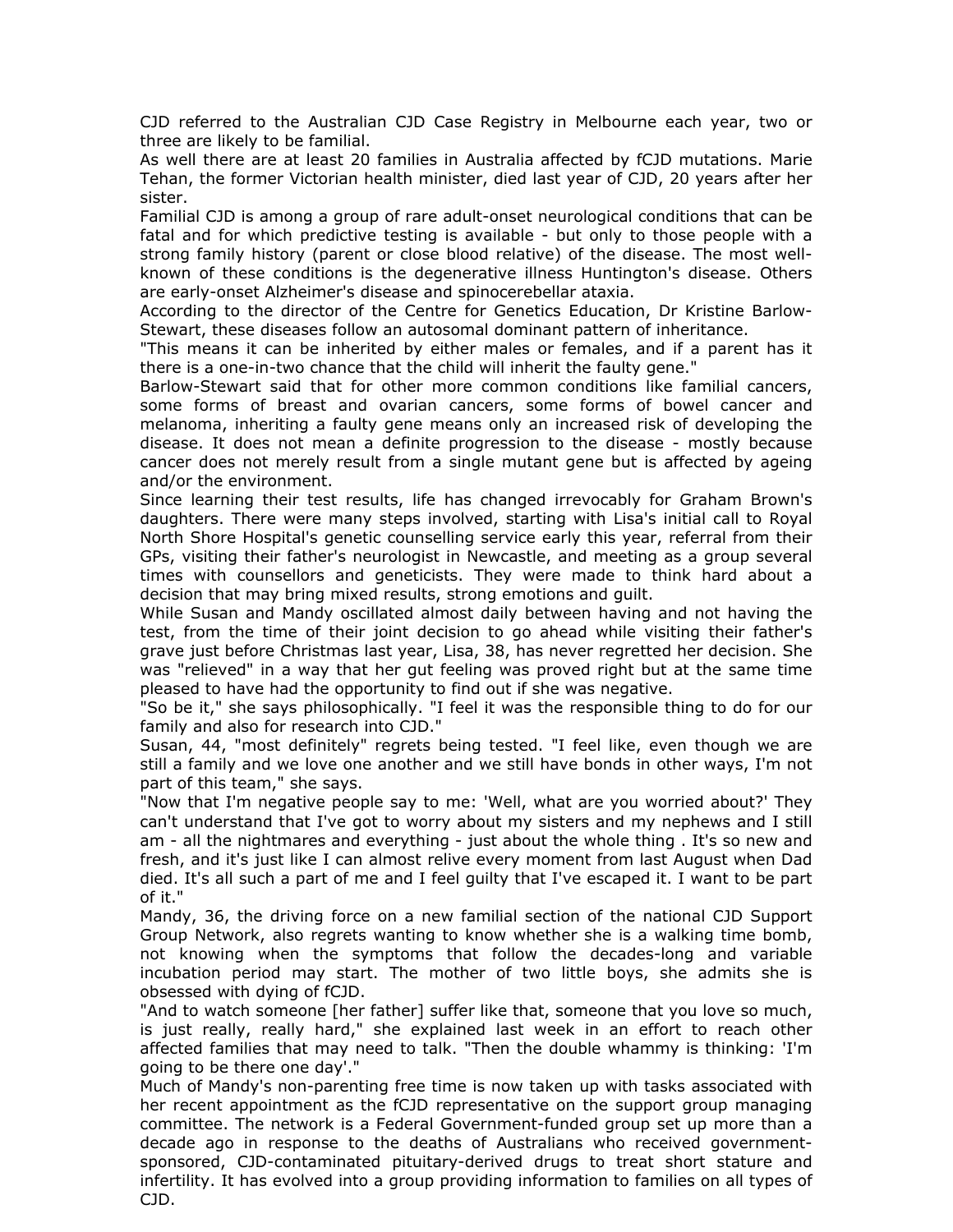Mandy Newton, her sisters and her mother all want Graham Brown's legacy to be one of helping others in a similar situation. Although it is sometimes harrowing helping other grief-stricken family members come to terms with the disease's relentless progression to inevitable death, they feel it will be ultimately rewarding. They want to inform sufferers, affected family members and health-care workers about fCJD, which many doctors would never encounter in their entire careers.

While appreciative of the care and attention they received during their genetic counselling, it was obvious that fCJD was so rare that the experts had had to undertake intensive research themselves. Explaining to others why they wanted to know whether they had inherited the gene that had killed other family members was delicate. It was also time-consuming and sometimes complicated by understandable ignorance, including comparisons with the newest variant of the disease (variant CJD) stemming from mad cows in Britain, and other diseases that started with the letter "C".

Friends and family members worried about how to best support them. "And," says Mandy, "there is some sort of stigma attached to going mad. I think that's got a lot to do with it."

Mandy and Lisa will tell their boys about the mutant gene and how it may pass to them when they are older or start asking questions. Susan's children cannot inherit mutations on a gene that she does not have herself.

Reaching others who have "walked the same path" with fCJD is difficult, as the Australian CJD Case Registry cannot give out personal information.

"Privacy issues are a big stumbling block," admits Suzanne Solvyns, a national coordinator for the support network.

Facing a future in which discrimination will surely be an issue in relation to medical, surgical or dental needs that involve expensive instruments that may not be able to be sterilised adequately to neutralise the disease-causing prion, Lisa and Mandy may soon carry medical-in-confidence letters. These letters are carried with them to inform doctors and hospitals that they should not donate blood, tissue or organs because of their high-risk status in transmitting the disease through medical procedures.

Despite their fear for the future, there is hope Lisa and Mandy may live to see their grandchildren and beyond. Their paternal grandmother, Leila, tested positive to the same mutations as her son before she died in April this year. She was 88 and, after suffering from an unrelated dementia for some years, did not die of fCJD.

As the registry's head, Professor Colin Masters, explains, some people have "incomplete penetrance" of the gene, which means that the incubation period can be longer than that person's life span. "If you have the mutation you will almost certainly get the disease," Masters says.

"I get sad," Lisa says, "that maybe [her husband] Pete and I won't grow into old age together, but it has certainly made me look at life differently and appreciate it a whole lot more. I plan on it being quality if it may not be quantity."

Speaking for all her daughters, Ruth Brown adds: "If we can be out there to help promote this thing, public awareness, it's our role in life and Graham hasn't died in vain."

Mandy and Ruth's accounts of Graham Brown's illness can be found at http://www.cjdsupport.org.au/fcjdsupportgroup/fcjd/.

The inaugural meeting of the fCJD support group will be held in Melbourne on Saturday, November 12. For more information ring 1800 052 466. Variations on a rare disease

CJD, first reported in the 1920s, is a Transmissible Spongiform Encephalopathy (TSE), or prion, disease.

Prion diseases are a family of human and animal diseases that include BSE in cattle, scrapie in sheep, transmissible mink encephalopathy in farmed mink, and chronic wasting disease in deer and elk.

CJD is closely related in humans to: